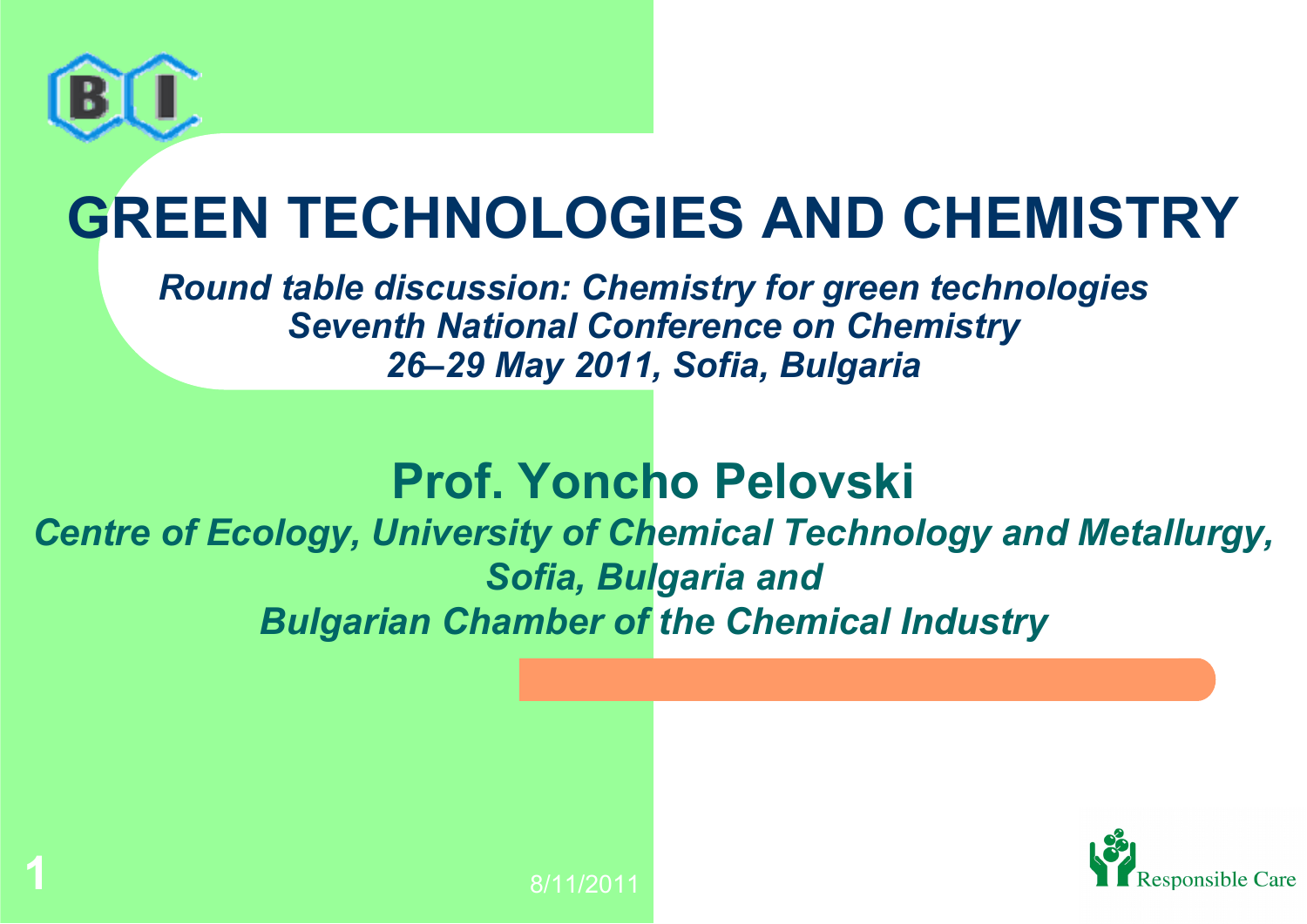

#### **Legal pressure on the chemical industry in EU:** *Restrictions create problems and transfer productions outside Europe*

- $\bullet$ **New limits for emissions and imissions in the air, waters and soils**
- $\bullet$ **New limits for emissions of green gases**
- $\bullet$  **Management of the wastes is regulated on the base of often changed EU directives**
- $\bullet$  **New chemical legislation and REACH implementation separately from the Global Harmonized System**
- $\bullet$  **New requirements for unleaded gasoline and lower content of sulphur and other components in the fuels follow the EU policy in this area**
- $\bullet$  **Very long and quite complicated procedures for EIA and getting authorization and permission for new installations**
- $\bullet$ **Implementation of IPPC EU directives**
- $\bullet$ **Implementation of Seveso II.**

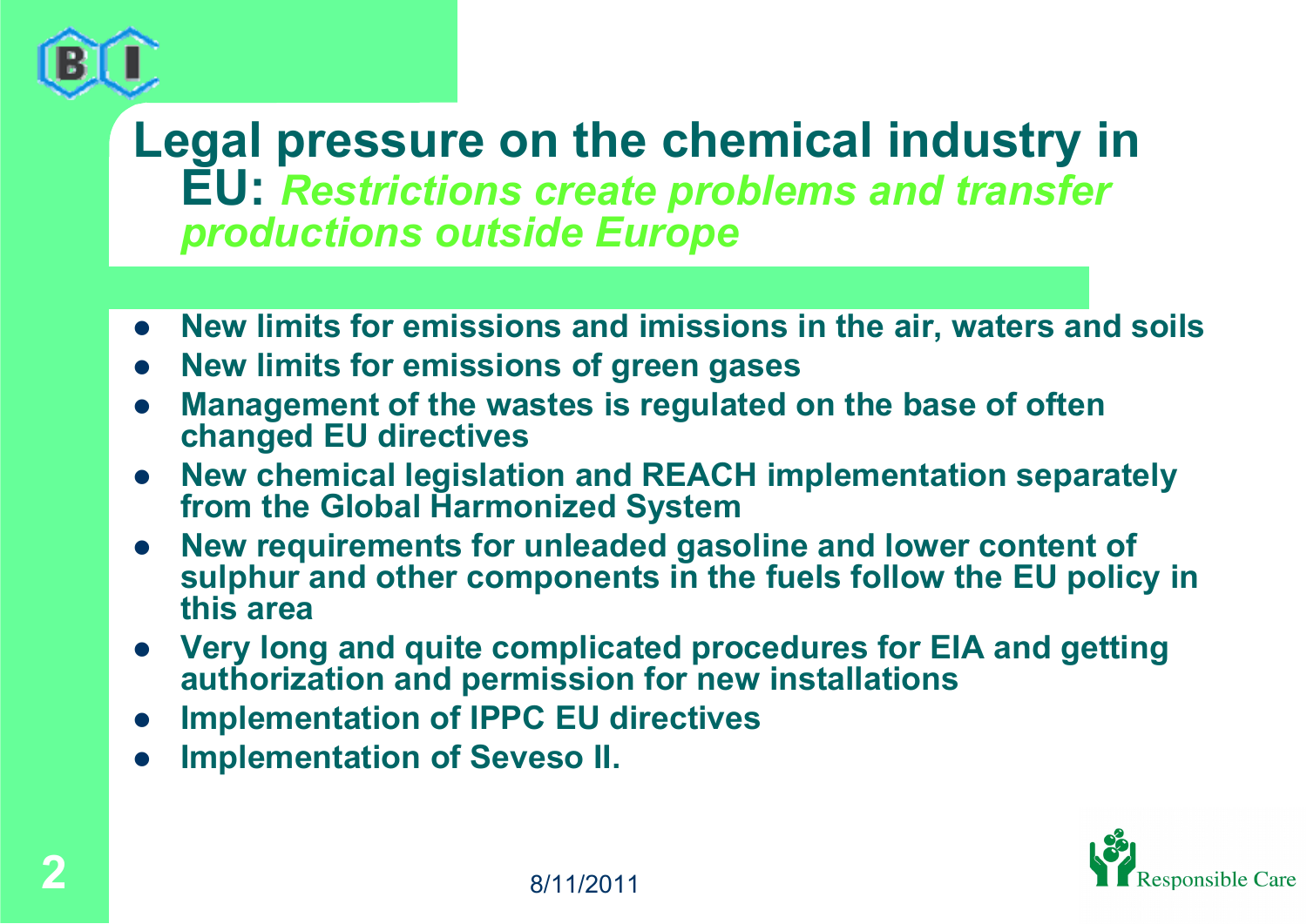

## **RESULTS AND TENDENCIES FOR EU CHEMICALS Market**

- EU is loosing the leading producing role in the Global Economy;
- A number of productions are transferred during last decade from EU countries to other non-EU countries;
- Negative social effects: jobless and lower GDP

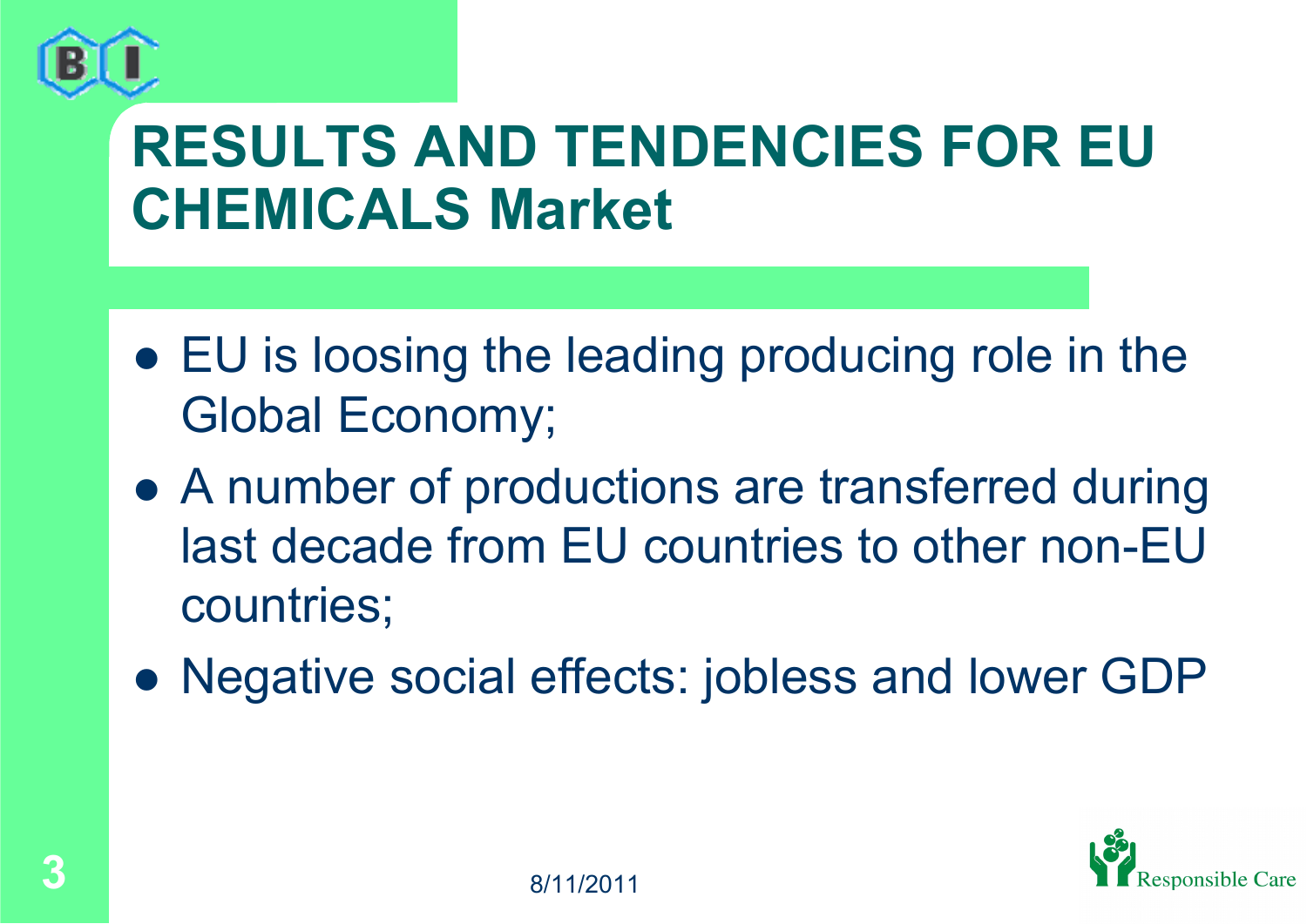## **Type and capacity of chemical productions in Bulgaria**

- •More than 1 000 000 tonnes of soda ash
- • Capacity for production of more than 1 000 000 tonnes of nitrogen fertilisers
- •Capacity for more than 250 000 tonnes of superphosphate
- •Capacity for more than 40 000 tonnes of hydrochloric acid
- •Capacity for 30 000 tonnes of phthalic anhydride
- $\bullet$ 100 000 tonnes of synthetic fibres
- •6 000 tonnes of artificial fibres
- •16 000 tonnes of tooth paste.

*The plants producing chemicals and rubber and plastics products operate between 50 and 55% of their equipment capacity. With a relative share of 13.9% of the gross volume of production output by the manufacturing industry – chemicals, rubber and plastics items production ranks third within the manufacturing sectors in Bulgaria*

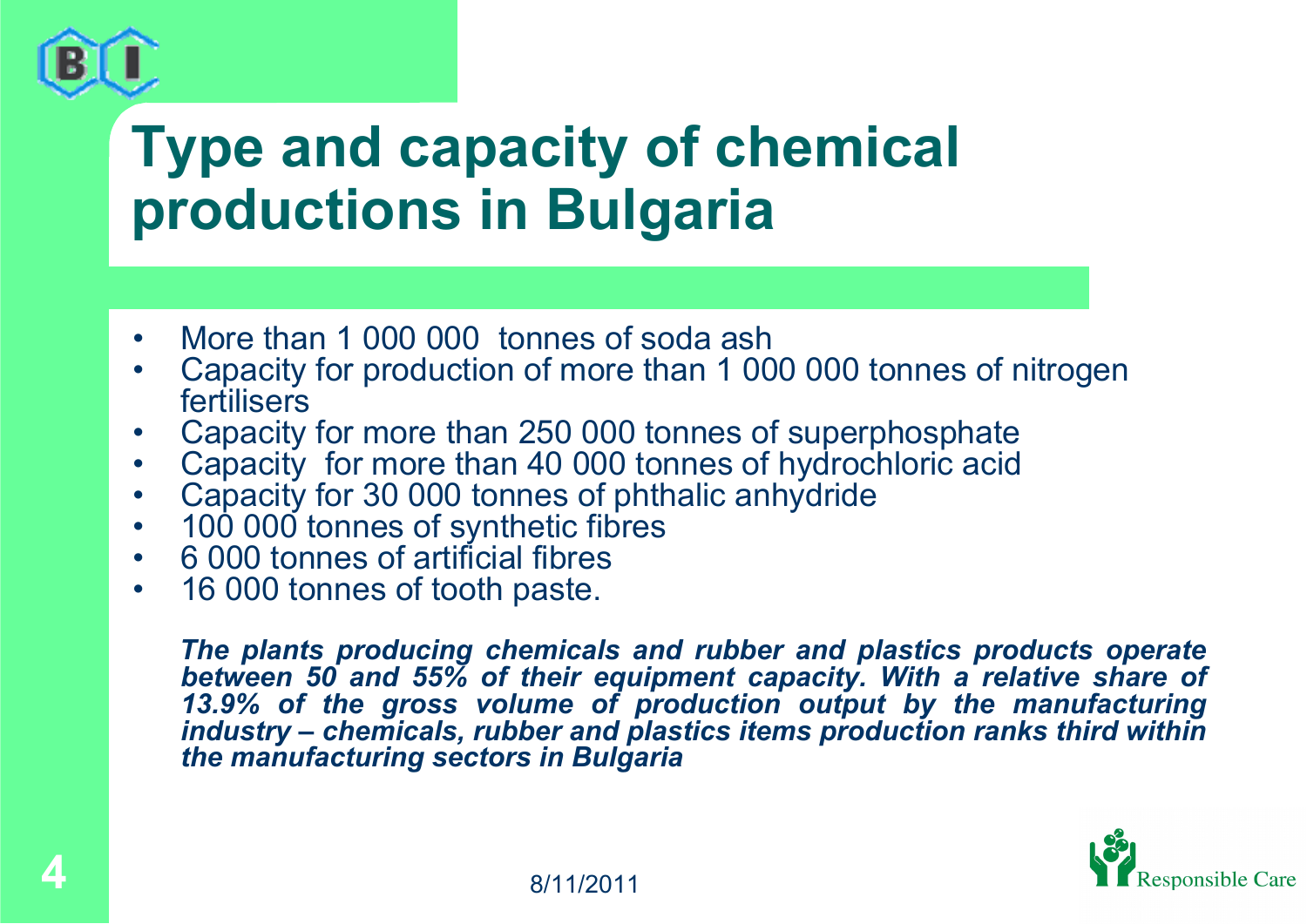

#### **FUELS**



**Прогноза за българския пазан на основни продукти**



8/11/2011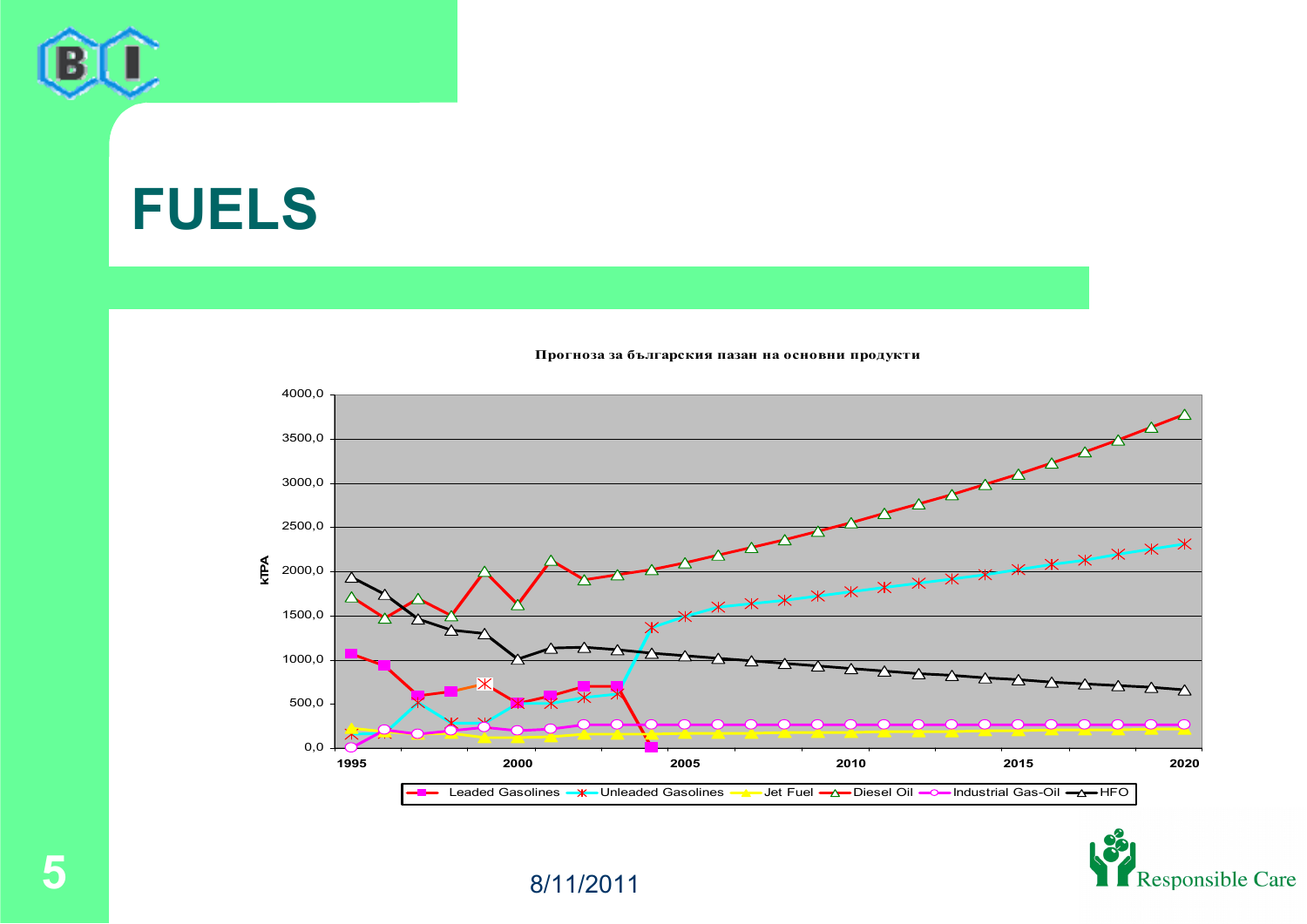

#### *Consumption of fuels in Bulgaria, tonnes per year*

| <b>Year/product</b> |                                    | 1995     | 2000   | $2002**$       | 2005**           | $2010**$ | $2020**$       |
|---------------------|------------------------------------|----------|--------|----------------|------------------|----------|----------------|
|                     | <b>Liquid HC gases</b>             | 63361    | 177211 | 65000          | 75000            | 80000    | 80000          |
|                     | <b>Gasoline total</b>              | 1064957  | 503983 | 698666         | $\rm 0$          | $\theta$ | $\overline{0}$ |
| > 98                | <b>Pb</b> gasoline<br>RON < 98 RON | 1064957  | 494238 | 683666         | $\theta$         | $\theta$ | $\theta$       |
| <b>RON 98</b>       |                                    | $\theta$ | 9745   | 15000          | $\theta$         | $\theta$ | $\theta$       |
| gasoline            | <b>Unleaded</b>                    | 157274   | 500966 | 570000         | 1538666          | 1838666  | 1838666        |
|                     | RON < 95                           | 162026   | 167400 | 130000         | 120000           | 120000   | 120000         |
| <b>RON</b> 95       |                                    | 361      | 333581 | 430000         | 1403666          | 1698666  | 1698666        |
| <b>RON 98</b>       |                                    | $-5113$  | $-15$  | 10000          | 15000            | 20000    | <i>20000</i>   |
|                     | <b>Diesel HC</b>                   | 1037921  | 764654 | 800000         | 1000000          | 1000000  | 1000000        |
|                     | Solvents***                        | 14096    | 3689   | 14000          | 15000            | 15000    | 15000          |
| <b>Air fuel</b>     |                                    | 224676   | 115628 | 150000         | 160000           | 165000   | 170000         |
|                     | Light gas                          | $-10360$ | 112    | $\overline{0}$ | $\boldsymbol{0}$ | $\theta$ | $\theta$       |

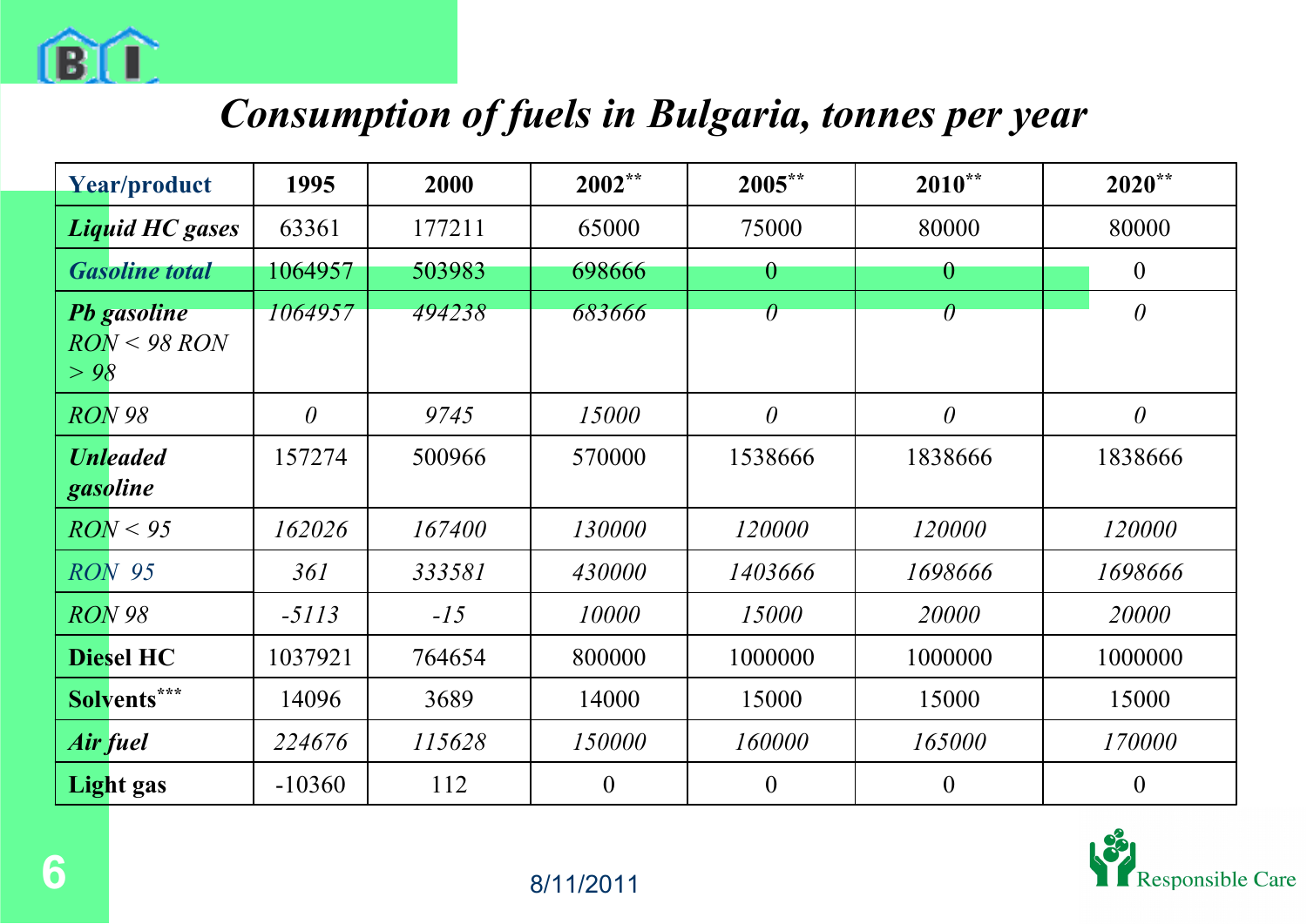#### *Consumption of Fuels in Bulgaria, tones per year*

| Year*product*                   |  | 1995     | 2000    | $2002**$ | $2005**$ | $2010**$ | $2020**$ |
|---------------------------------|--|----------|---------|----------|----------|----------|----------|
| <b>Diesel fuel</b>              |  | 1707880  | 1624876 | 1900000  | 2644900  | 2944900  | 2944900  |
| <b>Industrial light</b><br>fuel |  | 1411     | 191018  | 259300   | 249300   | 249300   | 249300   |
| <b>HFO</b>                      |  | 1936090  | 1004757 | 1144800  | 1144800  | 794800   | 794800   |
| $S < 1\%$ m/m                   |  | 153339   | 16663   | 94800    | 94800    | 794800   | 794800   |
| $1 < S < 2\%$ m/m               |  | 5000     | 1752    | $\theta$ | $\theta$ | $\theta$ | $\theta$ |
| $2 < S < 2.8\%$ m/m             |  | $-32000$ | 1582    | $\theta$ | $\theta$ | $\theta$ | $\theta$ |
| $S > 2.8\%$ m/m                 |  | 1809751  | 984760  | 1050000  | 1050000  | $\theta$ | $\theta$ |
| <b>Oils</b>                     |  | 14481    | 51631   | 157469   | 157469   | 157469   | 157469   |
| <b>Bitumen</b>                  |  | 86472    | 184034  | 238000   | 248000   | 258000   | 258000   |
| Sulphur                         |  | 24093    | 23207   | 30000    | 45000    | 60000    | 60000    |

#### **Remarks:**

\* - Data supplied by the main producers of petrochemical products: Lukoil-Neftochim-Bourgas JSC, New Plama JSC, Prista Oil JSC, Bimas JSC, Lubika JSC *and the National Agency "Customs"*

\*\* - Prognosis from *Lukoil-Neftochim-Bourgas JSC and New Plama JSC ;*

\*\*\* - Only the main solvents taken into account */turpentine and acetone/*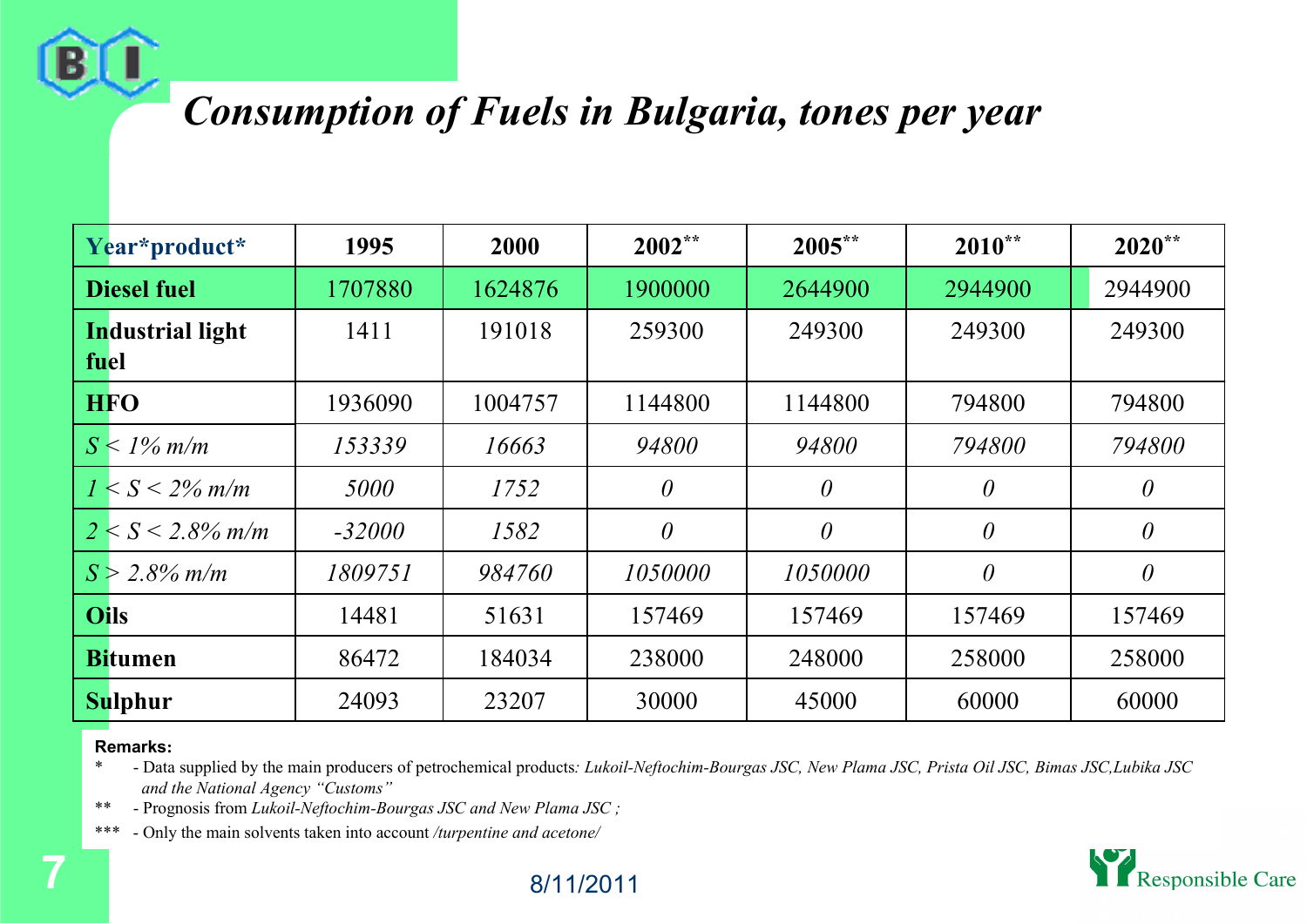

### **GREEN TECHNOLOGIES: Priorities of the way to achieve sustainability**

#### **GREEN TECHNOLOGIES FOR TREATMENT OF INDUSTRIAL AND HOUSEHOLD WASTES**

- П **MINIMIZATION OF SOLID WASTES TO THE POINT OF 0-DEPOSITION USING A SET OF TECHNOLOGIES FOR ECOLOGICAL and ECONOMICALLY FRIENDLY UTILIZATION**
- $\mathcal{L}_{\mathcal{A}}$  **RAW MATERIALS CAPACITY FOR RECYCLING OR RECOVERING THE TRADITIONAL NATURAL RESOURCES**
- п **EFFICIENT USE AS A RENUABLE ENERGY SOURCE CAPACITY OF SOME WASTE COMPONENTS**
- П **NEW PRODUCTS ON THE BASE OF NEW HYDROTHERNAL AND TRIBOCHEMICAL PROCESSES USING SUITABLE ADDITIVES DOR ACCELARATION OF CHEMICAL REACTIONS**

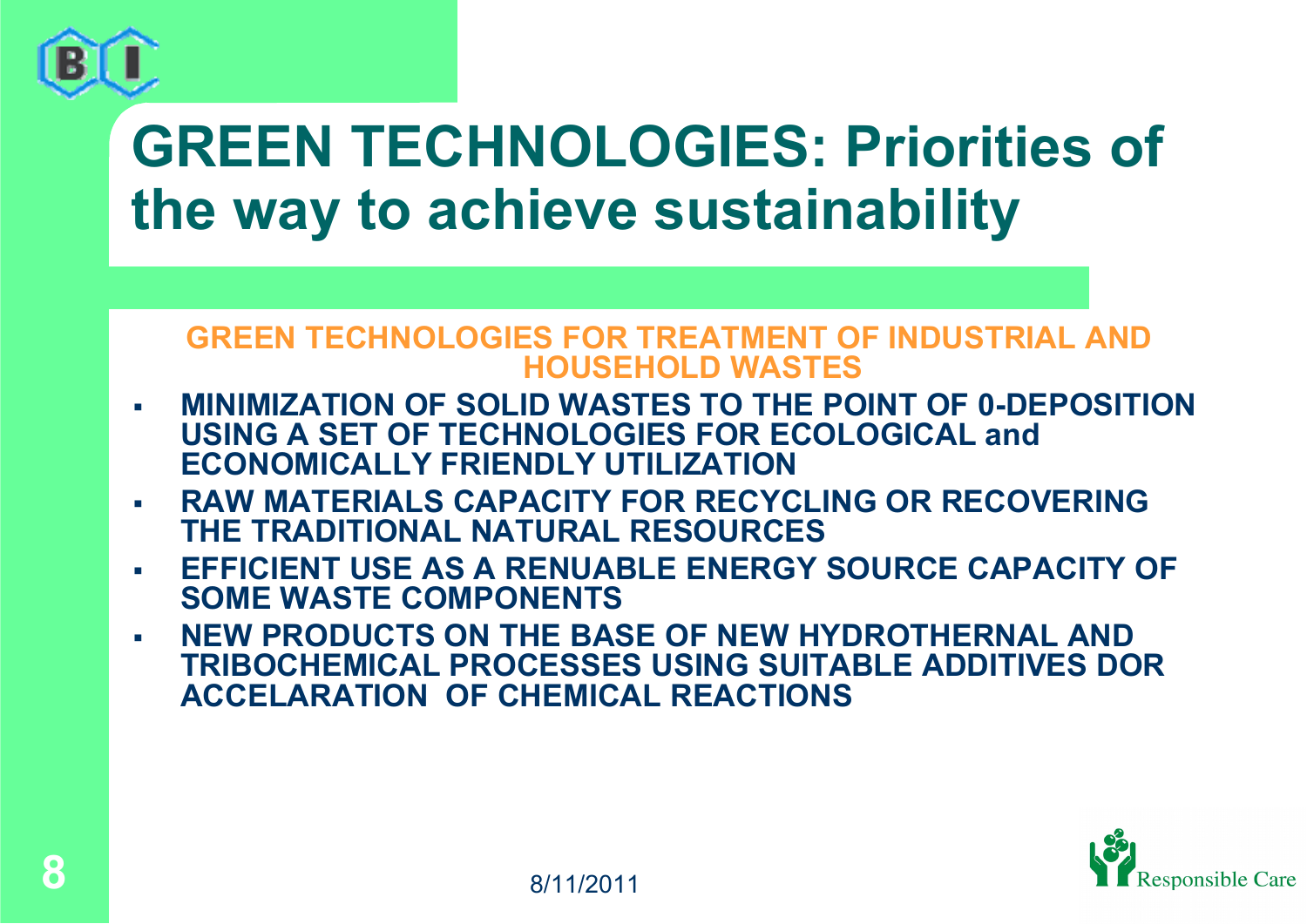

### **GREEN TECHNOLOGIES: Priorities of the way to achieve sustainability**

- $\bullet$ **GREEN TECHNOLOGIES SUPPORTED BY:**
- $\bullet$  **FINANCIAL RESOURCES FOR DEVELOPMENT AND IMPLEMENTATION OF NEW NON-WASTE TECHNOLOGIES**
- $\bullet$  **FINANCIAL SUPPORT FOR IMPLEMENTATION OF BETTER PRACTICE FOR COLLECTION AND SEPARATION OF MULTYCOMPONENT SOLID WASTES**
- $\bullet$  **NEW STANDARDS FOR PACKAGING MATERIALS SUPPORTING REUSE AND EASY RECYCLING**

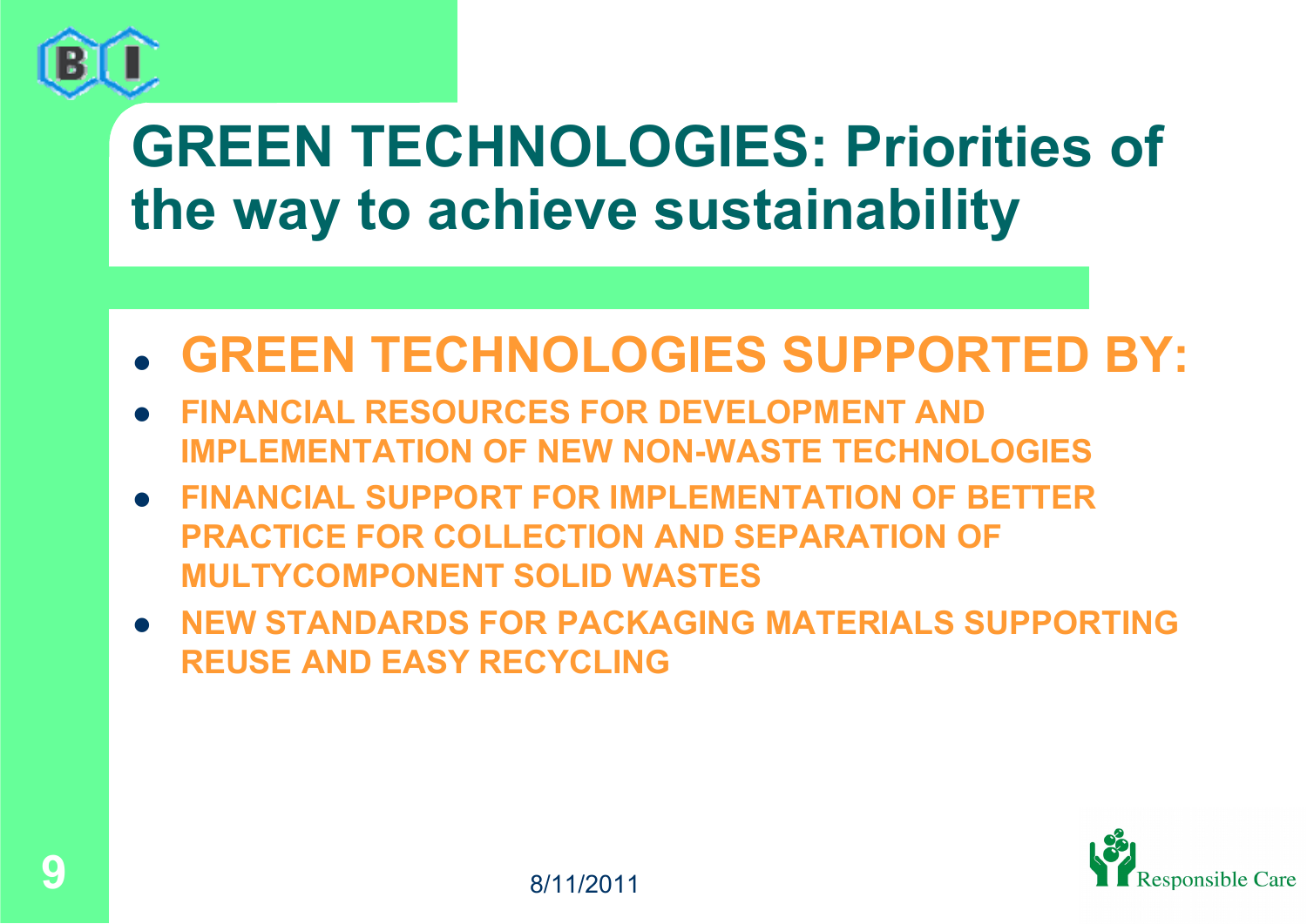

## **MANAGEMENT OF AIR QUALITY**

#### **NEW CLEAN UP TECHNOLOGIES FOR INDUSTRIAL WASTE GASES TREATMENT:**

- $\mathbf{r}$  **NOWADAYS MOSTLY OLD TYPE CHEMICAL TECHNOLOGIES ARE STILL USED WHERE THE RESULT IS CLEANER AIR, BUT 4–6 TIMES MORE AS A MASS RELEASED WASTE WATERS OR SOLID WASTES OR BOTH (TYPICAL EXAMPLE LIME-LIMESTONE CLEAN UP INSTALATIONS FOR SULPHUR DIOXIDE REMOVAL)**
- $\mathbf{r}$  **USING THE BEST EXAMPLES OF INNOVATIVE NEW RADIATION OR MEMBRANE OR BIOCHEMICAL PROCESSES FOR CLEAN UP SYSTEMS TO BE INTRODUCED IN THE INDUSTRY: GREEN TECHNOLOGIES WITHOUT HARMFUL EMISSIONS**
- $\overline{\phantom{a}}$  **WIDER USE OF ANY POSSIBILITY TO ACCELARATE THE PROCESSES AND MINIMIZE EQUIPMENT SIZE AND ENERGY CONSUMPTION**

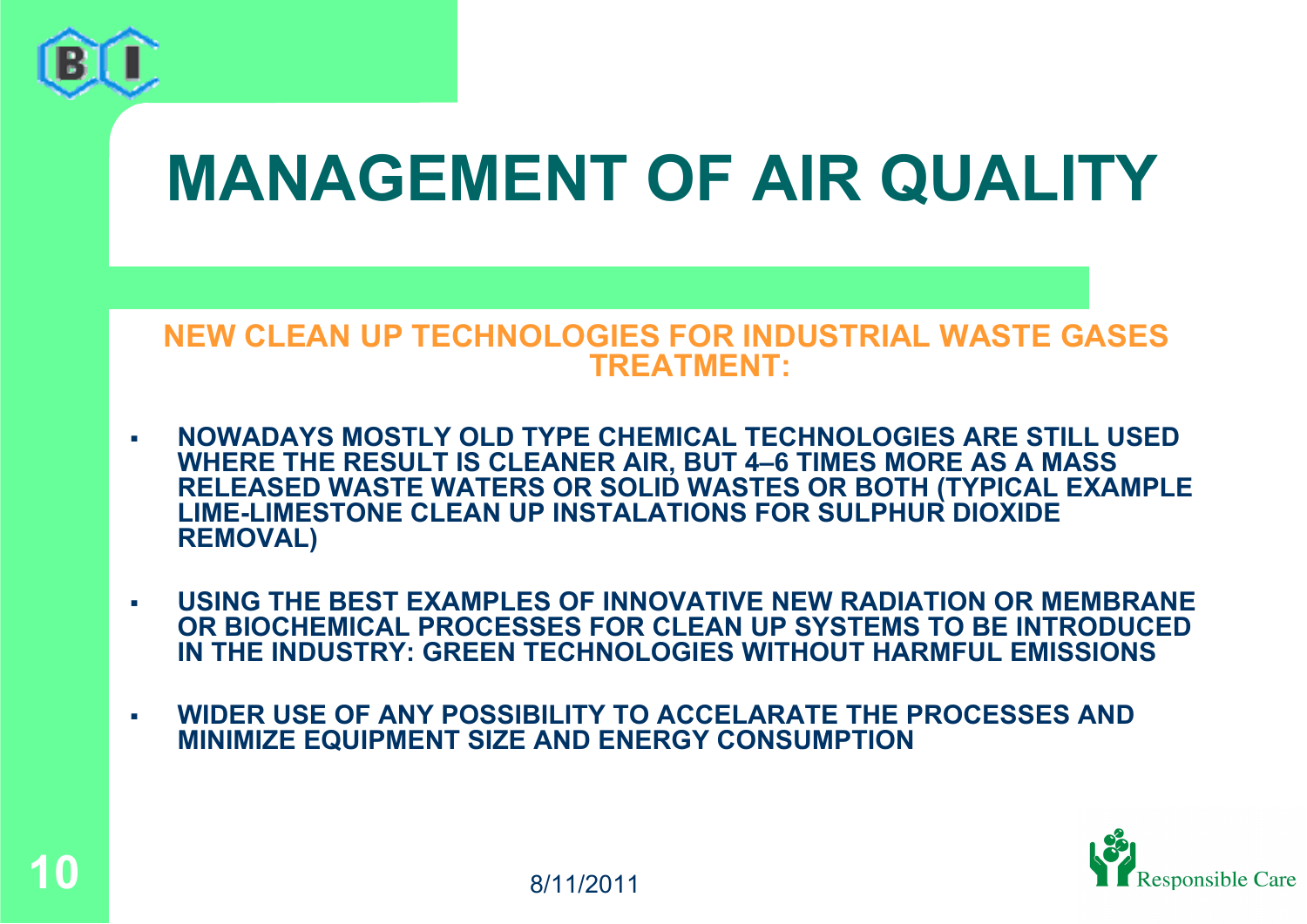

## **MANAGEMENT OF WATER QUALITY**

#### **ROLE OF GREEN CHEMICAL TECHNOLOGIES:**

- **Minimization of fresh water consumption (examples: DOW CHEMICAL IN NETHERLANDS, AGRIA IN BULGARIA, etc.**
- **Separation and utilization ions and particles as raw materials – as bioactive components, nitrates and phosphate anions, etc.**
- **Sterilization using radiation and wave clean technologies**

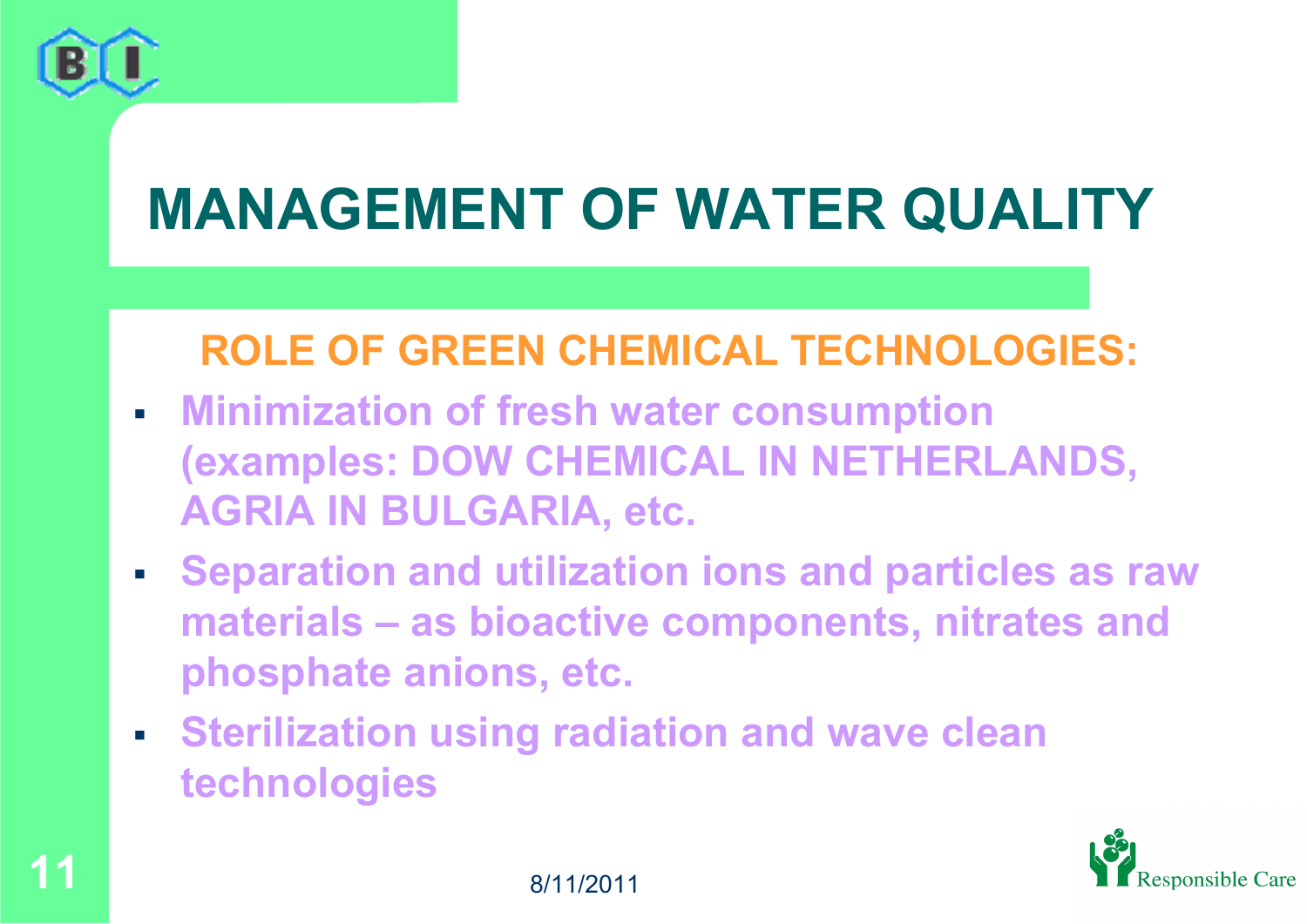

## **Buisness initiatives: Responsible care and product stewardship**

- The initiative reached this country early in 2002. Bulgarian experts received training in EU Chemical Legislation at Bulgarian Chamber of the Chemical Industry (BCCI) in March 2002
- The BCCI RC collaborators visited 27 chemical companies and they implemented R. Care
- $\bullet$  During the last ICCA conference, held in Rome, 17–19 November 2004, Bulgaria was recognized as a member of Leadership group of this initiative

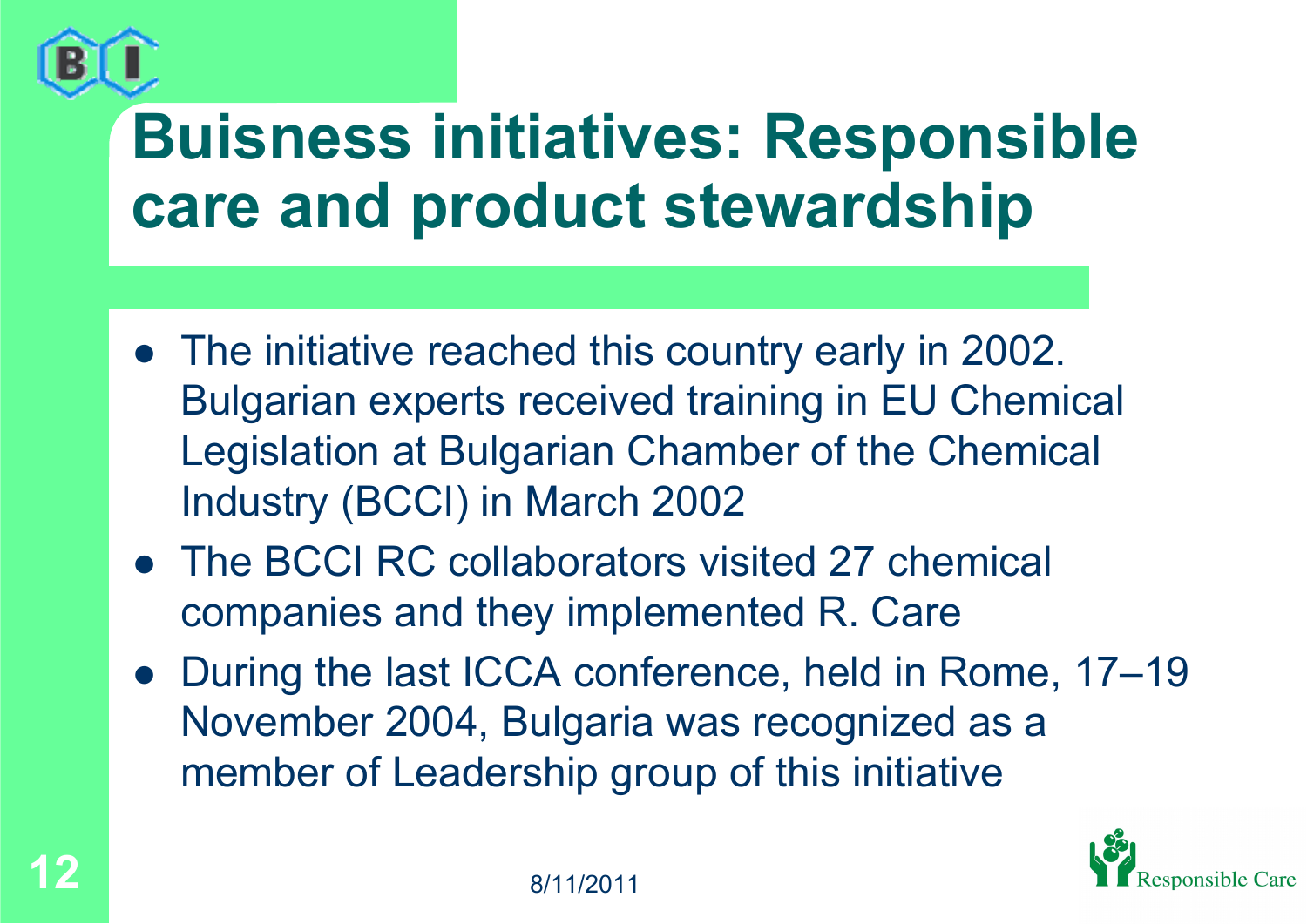

## **Emissions trading**

- $\bullet$  **Biomass Boiler, Svilosa JRS. This was the first agreement for Bulgaria on the mechanism for** *Joint Implementation* **of the Kyoto Protocol. The World Bank as a custodian of PCF will purchase at minimum 0.5 million tonnes of reduced emissions of CO 2preparation of the wood in the cellulose manufacture each year are deposited around 50 000 tonnes of barks. The former practice is to deposit the waste biomass. A boiler was build up for biomass burning with a capacity of 13 MW using wood waste. The Biomass Boiler partially substituted the used in HPP coals, reducing the emissions of carbon dioxide and avoiding the emissions of methane, relevant to the rotting of the deposited wood waste. The benefits are as follows:**
	- **- Avoiding the disposal of 100 000 t/year of wood waste and utilization of the bark energy potential.**
	- **- Reduction by 4 000 tonnes of methane emissions till 2012.**
	- **- Reduction by 14 000 tonnes of methane emissions till 2012.**
	- **- Reduction of the CO 2 emissions by 47 000 t/year.**
	- **- Opening of 15 new job vacancies.**
- $\bullet$  **Agropolychim JSC is implementing an investment program for better energy efficiency. The main objective of the program is implementation of energy-saving technologies in ammonia plant – main consumer of electric**  power and natural gas. Production capacity is 26 t/h and work time 330 d/y. **The process improvements and new catalysts introduced give a chance to save electric power = 4 752 MW/y and natural gas = 11 675 664 Nm 3/y.**

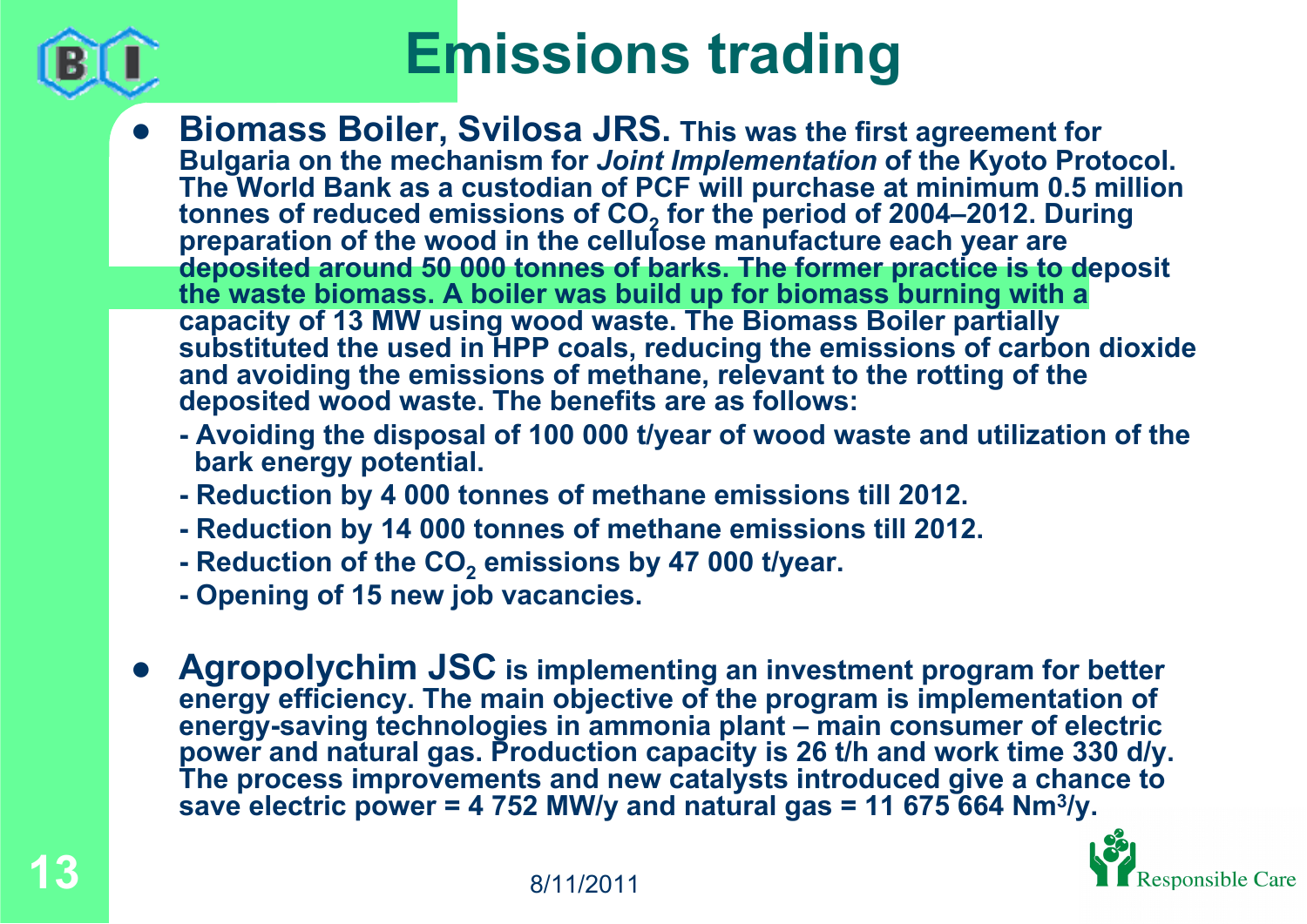

# **Energy saving**

- Energy saving program in process of implementation in Zebra JSC. Zebra JRS was certified according to ISO 9001, 14001 and is on the way to cover the requirements of OHSAS 18001.
- New high-tec installations are introduced at Lukoil-Neftochim, Plastimo JRS and Plastmasovi izdelia JRS. As a result Plastimo JRS introduced new insulation materials on the Bulgarian market
- Plastmasovi izdelia JRC is going to introduce recycling of PET bottles

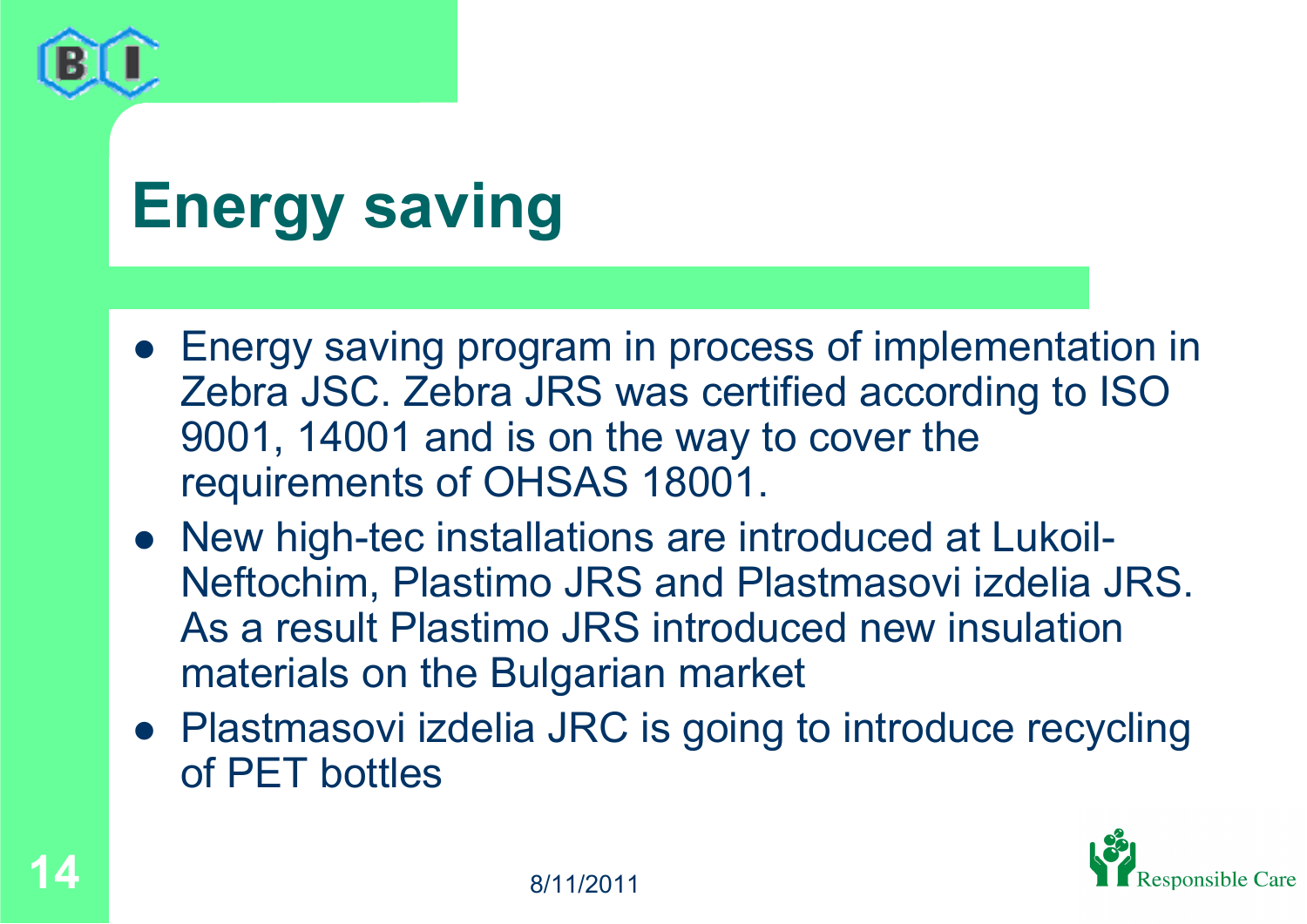

#### Lessons learned and next step activities needed: conclusions

- The implementation of EU legislation in Bulgaria is uneasy task for the industry, including chemical industry
- $\bullet$  The implemented projects and the developments, related to the Responsible Care initiative, demonstrate the good will and efforts made by the managers from the Bulgarian chemical industry to achieve the level required by the new legal acts in the country
- $\bullet$  The technological improvements adopted at the refineries, related to the production of lead-free petrol are a good precondition for the improvement in the quality and environmental adequacy of motor fuels, reflected in the requirements of Directive 98/70/EC on the quality of petrol and diesel fuels and the respective amendment – Directive 93/12/EEC